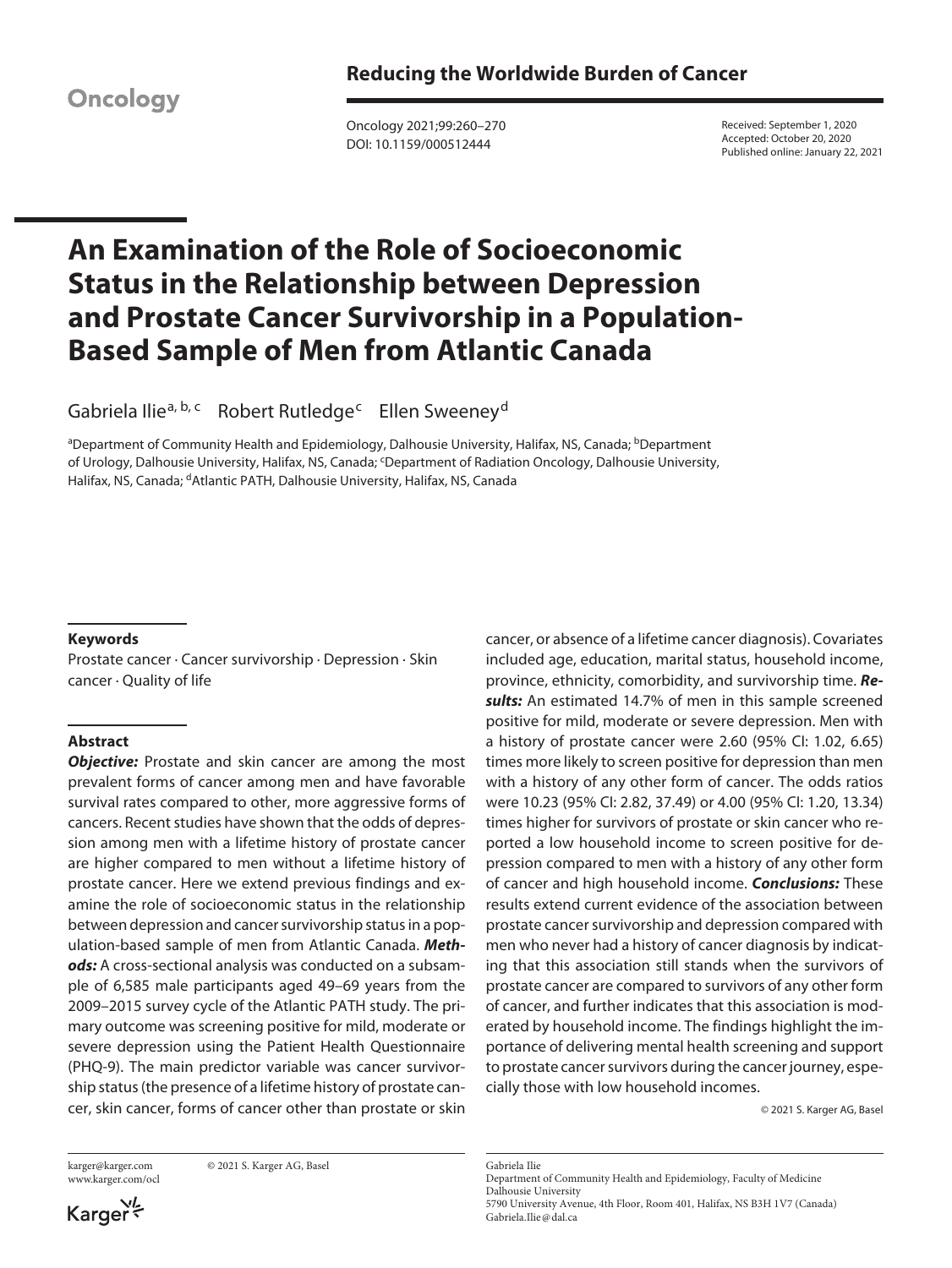## **Introduction**

<span id="page-1-0"></span>Mental health is a key component of cancer survivorship and there is a vital need to consider its impacts throughout the entire cancer journey [\[1\]](#page-9-0). Anxiety and depression are the most common psychological conditions affecting cancer patients and survivors by impacting overall quality of life, increasing risk of mortality, and negatively influencing treatment compliance, disease progression, and oncological outcomes [[2–](#page-9-1)[5\]](#page-9-2). Adults with cancer or a history of cancer more often experience health impairment, disability, fatigue, pain, comorbidities, limitations in daily functioning and other disabilities, an inability to work, and poorer self-rated health outcomes than those without cancer [[1](#page-9-0), [5](#page-9-2)].

<span id="page-1-2"></span><span id="page-1-1"></span>Cancer patients and survivors may experience feelings of worry, loss of control, anger, sadness, confusion, and fear, as well as anxiety, mood disturbance, and changes in body image and in sexual and reproductive function [[6\]](#page-9-3). The prevalence of anxiety and distress can vary by type of cancer, survivorship time, and sociodemographic variables such as age, gender, ethnicity, education, and household income [[5,](#page-9-2) [6](#page-9-3)]. For instance, while it is well established that household income directly impacts health outcomes across populations, including cancer survival, there has been less research focused on the association between income-related disparities and cancer survivors' quality of life [\[7–](#page-9-4)[9\]](#page-9-5). This is particularly relevant when considering the long-term physical and psychological impact that cancer survivors experience which may directly impact their income [\[1](#page-9-0)0]. Income constraints have been identified as a common barrier to symptom management and have a significant impact on the quality of life of survivors and their partners and caretakers [[11](#page-9-0)].

<span id="page-1-5"></span><span id="page-1-4"></span><span id="page-1-3"></span>While skin cancer is commonly diagnosed in Canada, this includes both melanoma and non-melanoma cases. Non-melanoma cases represent approximately 30% of all new cancer cases but are not accurately recorded as part of cancer surveillance programs and have 5-year relative survival rates of 100% for basal cell carcinoma and 95% for squamous cell carcinoma [[1](#page-9-0)[2](#page-9-1), [1](#page-9-0)[3](#page-9-6)]. Considered without non-melanoma cases, melanoma skin cancer represents the seventh most commonly diagnosed cancer in Canada, and also has high rates of early detection, treatment and survival [\[1](#page-9-0)[4,](#page-9-7) [1](#page-9-0)[5](#page-9-2)].

<span id="page-1-7"></span><span id="page-1-6"></span>In Canada, prostate cancer has very high survival rates and it is the most commonly diagnosed cancer among males, with 1 in 9 men expected to be diagnosed in their lifetime and accounting for 20% of new cancer cases [\[1](#page-9-0)[5\]](#page-9-2). While prostate cancer accounts for 10% of overall cancer

<span id="page-1-8"></span>deaths among men, the survival rates for men with localized cancer are very high, with 99% surviving at least 5 years after diagnosis [[1](#page-9-0)[6](#page-9-3)], and 98% surviving for at least 10 years [\[1](#page-9-0)[7\]](#page-9-4).

<span id="page-1-10"></span><span id="page-1-9"></span>The incidence and survival rates associated with prostate cancer highlight the importance of the overall quality of life and well-being of men during survivorship. We have previously established that there are increased rates of anxiety and depression among men with a history of prostate cancer compared to men without a lifetime history of a prostate cancer diagnosis [\[1](#page-9-0)[8–](#page-9-8)[20](#page-9-1)]. We expand upon this work first by comparing depression outcomes among men with a lifetime history of prostate cancer diagnosis, skin cancer, or no lifetime history of cancer diagnosis with those with a diagnosis of any other type of cancer except prostate or skin cancer in a populationbased sample of men from Atlantic Canada. We then consider the role of socioeconomic status in moderating the relationship between depression and status of history of cancer diagnosis among men with prostate, skin and no history of cancer diagnosis compared to those with other forms of cancer diagnoses during their lifetime. Atlantic Canada is an ideal location to conduct this research, with both an aging population and the presence of the highest rates of cancer, including prostate cancer, in the country [[1](#page-9-0)[6](#page-9-3), [2](#page-9-1)[1\]](#page-9-0).

### <span id="page-1-11"></span>**Subjects and Methods**

<span id="page-1-12"></span>This study is based on an analytical sample of 6,585 men (aged 49–69 years, *M* = 58.94) residing in Atlantic Canada who were surveyed over a span of 6 years (2009–2015) by the Atlantic Partnership for Tomorrow's Health (Atlantic PATH). The data from this project are part of a larger, pan-Canadian longitudinal cohort study examining the genetic, environmental and behavioral contributions to the development of cancer and chronic disease [\[22](#page-9-1)]. All procedures performed in this study were in accordance with the ethical standards of the institutional ethics committee (Dalhousie University; Project 2018-4462). The survey was conducted according to the ethics standards and principles of the World Medical Association Declaration of Helsinki guidelines for human studies. All participants had provided written informed consent prior to participating in the study. The participants completed a set of paper-and-pencil standardized surveys on sociodemographic characteristics, health history, and lifestyle factors, and they provided physical measures and biological samples. The recruitment and data collection procedures have been described elsewhere [\[2](#page-9-1)[1,](#page-9-0) [2](#page-9-1)[3](#page-9-6)].

#### <span id="page-1-13"></span>*Measures*

*Depression.* The outcome measure was assessed using the Patient Health Questionnaire (PHQ-9). This is a self-reported 9-item questionnaire assessing behaviors over a period of 2 weeks, based

Depression and Cancer Survivorship Oncology 2021;99:260–270 261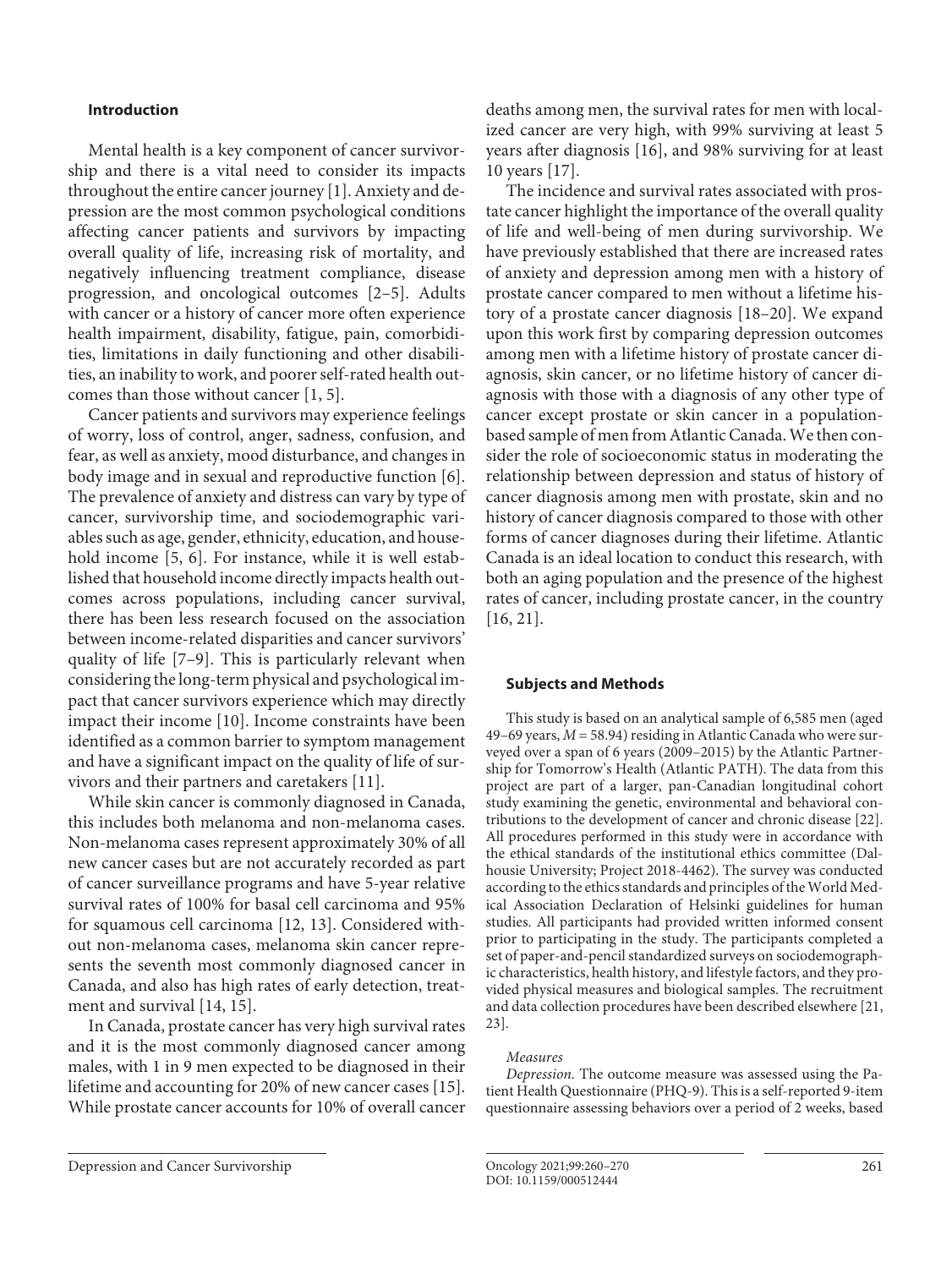<span id="page-2-1"></span><span id="page-2-0"></span>on the Primary Care Evaluation of Mental Disorders (PRIME-MD) diagnostic instrument and 9 DSM-V criteria that measure positive screening for depression [[2](#page-9-1)[4\]](#page-9-7). The items use a 4-point Likert scale, weighted from 0 to 3, with responses ranging from "not at all," "several days," and "more than half the days" to "nearly every day," respectively [[2](#page-9-1)[4–](#page-9-7)[2](#page-9-1)[6](#page-9-3)]. Scores on the PHQ-9 can range between 0 and 27. Scores below 5 indicate good mental health, while scores between 5 and 9, 10 and 14, 15 and 19, and 20 and 27 indicate scoring positive for mild, moderate, moderately severe or severe depression symptoms, respectively. To ensure adequate cases, the scores on the PHQ-9 were binarily coded to depict the absence or presence of depression symptoms (scores <5 were coded 0, while scores ≥5 were coded 1).

*Lifetime History of Cancer Diagnosis.* The participants were asked to identify if they had ever been diagnosed with cancer and the type of cancer they had been diagnosed with. The types of cancer indicated included cancer of the bladder, brain, breast, colon, esophagus, kidney, and larynx; leukemia; cancer of the liver and of the lung and bronchus; non-Hodgkin's lymphoma; cancer of the pancreas, prostate, rectum, skin, stomach, thyroid, and trachea; and other cancers. Given the small cell counts on the outcome variable with most cancer types, with the exception of prostate (coded 1) and skin (coded 2) cancer, all other types of cancer were placed in one category (coded 3). It should be noted that skin cancer could not be distinguished between melanoma and non-melanoma. The absence of a lifetime history of cancer was coded 4.

*Covariates.* Seven covariates were modeled to keep the design as similar as possible with that of Ilie et al. [\[1](#page-9-0)[8](#page-9-8)] to facilitate comparison. These covariates included age (39–49 or 50–69 years), relationship status (married or living with a partner; or divorced, widowed, separated, or single, never married), current province of residence (Nova Scotia, New Brunswick, Prince Edward Island, Newfoundland, and Labrador), education level (high-school or less; community college, trade or non-university certificate; undergraduate degree; or graduate degree), household income (under CAD 50,000; CAD 50,000–99,999; or CAD 100,000 and above), comorbidities (none, one, two or more), and ethnicity (Caucasian/White; or non-White). To ensure that our findings were not influenced by any changes in sample attributes across months of survivorship, we also controlled for survivorship time (months elapsed between the date of the first cancer diagnosis and survey completion).

# *Statistical Analyses*

All analyses were performed using SPSS v.25. Cross-tab analyses were used to first assess the association between current depression status (binary) and history of cancer and the covariates. Logistic regression analyses were used to examine the relationship between the presence or absence of prostate, skin or other type of cancer or no cancer and depression in uncontrolled and controlled (age, relationship status, education, province of residence, household income, ethnicity, comorbidity, and survivorship time) analyses. A priori logistic regression analyses were used to assess the interaction between history of cancer diagnosis and each of the covariates and outcome (not controlled for covariates). None except the interaction with household income emerged. A second logistic regression assessed the role of this interaction in depression in a covariate-controlled analysis. All tests were one-tailed with statistical significance considered at *p* < 0.05.

The missing-data rates across the depression were 32.9% (*n* = 2,168 missing) for depression, 37.7% (*n* = 2,483 missing) for history of cancer diagnosis (prostate, skin, or other), 6.5% (*n* = 425) for household income, 4.5% (*n* = 296) for ethnicity, 0.4% (*n* = 29) for education, 0.4% (*n* = 25) for province, 0.5% (*n* = 30) for comorbidities, and  $0.4\%$  ( $n = 27$ ) for marital status. No missing data were noted for age or survivorship time. Little's MCAR  $\chi^2(234)$  = 2,479.91, *p* < 0.001, indicated that data for variables missing more than 5% were not missing at random. Multiple imputation (MI) through the iterative Markov chain Monte Carlo (MCMC) algorithm (fully conditional specification-FCS) was performed using SPSS v.25 in order to supplement missing data analyses and add confidence to the results obtained. The MCMC method can be used when the pattern of missing data is arbitrary. For each iteration, and for each variable in the order specified in the variable list, the FCS method fits a univariate model using all other available variables in the model as predictors, then imputes missing values for the variable being fit. This method continues until the maximum number of iterations is reached. For each of our analyses using MI, sensitivity analyses were performed to determine how the missing data affected the results. A random-number generator was used to generate a number of imputations between 33 and 100 (73 selected) as per literature recommendations [[2](#page-9-1)[7](#page-9-4)].

# <span id="page-2-2"></span>*Sensitivity Analyses*

<span id="page-2-3"></span>Sensitivity analyses were conducted in order to determine if our results depended on how the missing data were handled [\[2](#page-9-1)[8](#page-9-8)]. The results were pooled in a summary analysis following MI with the full MI data set ( $n = 6,585$ ) and were compared with the listwise exclusion original data set analysis ( $n = 4,417$ ) responses for the outcome of interest. The MI results are presented alongside the non-MI results below and were found comparable.

# **Results**

An estimated 14.7% (*n* = 651) of men screened positive for mild to severe depression. Table 1 presents the history of cancer diagnosis and sociodemographic characteristics of the sample. An estimated 25.8% of men with a history of prostate cancer, 10.1% of men with a history of skin cancer, 16.7% of men with other types of cancer, and 13.8% of men with no history of cancer screened positive for mild to severe depression.

Table 2 displays the results of the logistic regression analysis (original and MI pooled data sets) evaluating the relationship between history of cancer diagnosis and depression with covariate adjustment. Prostate cancer survivors statistically significantly had 2.60 ( $OR_{MI} = 1.89$ ) times higher odds of screening positive for current mild to severe depression than men with a history of any other form of cancer. Men with a lifetime history of skin or no cancer diagnosis did not differ statistically significantly on depression screening from those with a history of other forms of cancer. Younger men (49–59 years old) statistically significantly had 2.13 ( $OR_{MI} = 1.96$ ) times higher odds of screening positive for current depression than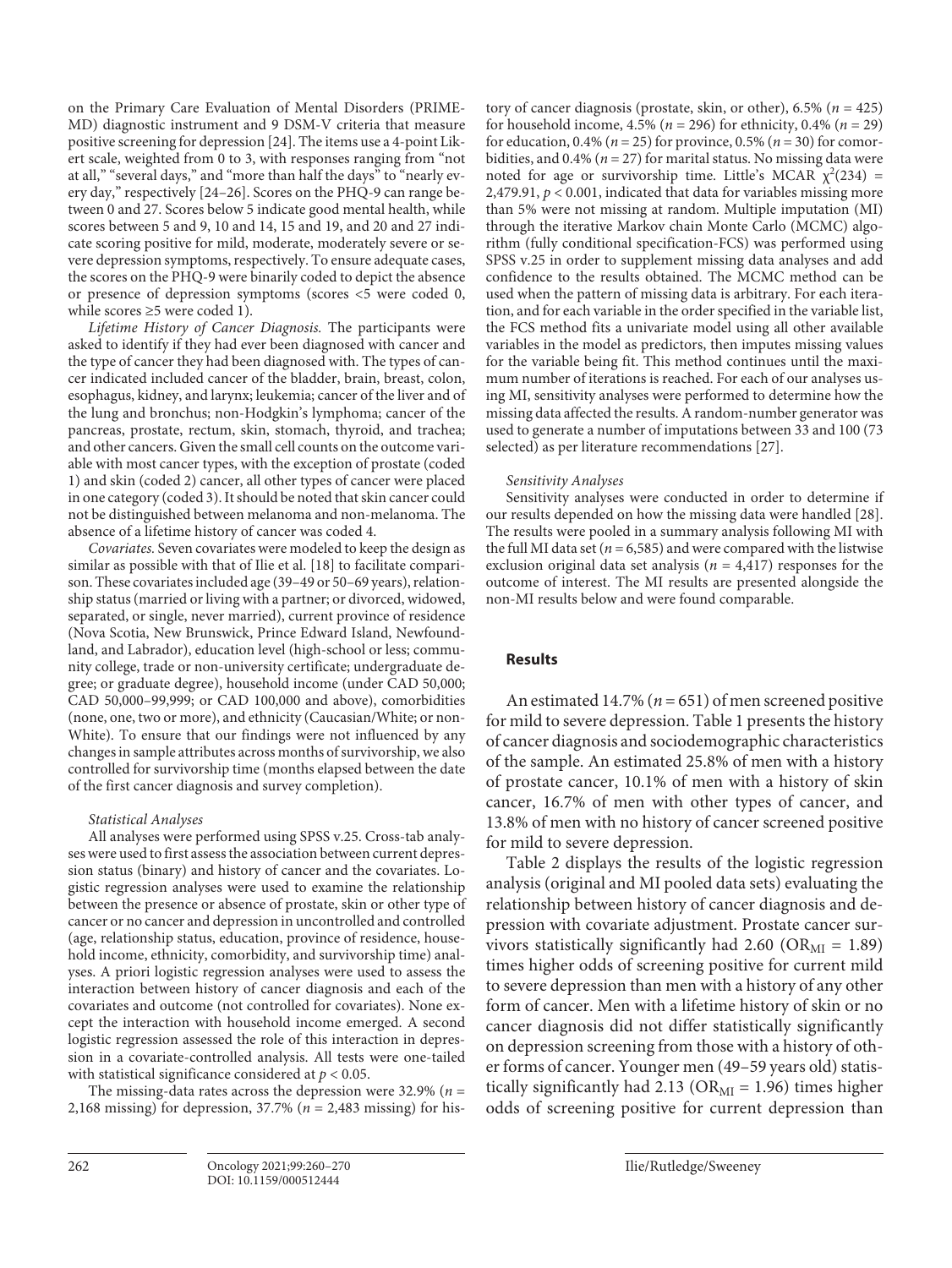|                                                                   | No depression symptoms<br>$(n = 3,766; 85.3\%), n, %$ | Screening positive for mild,<br>moderate or severe depressive<br>symptoms ( $n = 651$ ; 14.7%), $n$ , % |  |
|-------------------------------------------------------------------|-------------------------------------------------------|---------------------------------------------------------------------------------------------------------|--|
| History of cancer diagnosis                                       | $(n = 2,118; \chi^2(3) = 9.05^*)$                     |                                                                                                         |  |
| Prostate                                                          | 46, 74.2                                              | 16, 25.8                                                                                                |  |
| Skin                                                              | 89, 89.9                                              | 10, 10.1                                                                                                |  |
| Other                                                             | 100, 83.3                                             | 20, 16.7                                                                                                |  |
| None                                                              | 1,583, 86.2                                           | 254, 13.8                                                                                               |  |
| Age                                                               | $(n = 4.117; \chi^2(3) = 27.94***)$                   |                                                                                                         |  |
| $49-59$ years                                                     | 1,921, 82.6                                           | 405, 17.4                                                                                               |  |
| $60-69$ years                                                     | 1,845, 88.2                                           | 246, 11.8                                                                                               |  |
| Household income                                                  | $(n = 4.168; \chi^2(3) = 27.72***)$                   |                                                                                                         |  |
| CAD < 50,000                                                      | 657, 79.9                                             | 165, 20.1                                                                                               |  |
| CAD 50,000-99,999                                                 | 1,509, 84.8                                           | 271, 15.2                                                                                               |  |
| $CAD \ge 100,000$                                                 | 1,378, 88.0                                           | 188, 12.0                                                                                               |  |
| Education                                                         | $(n = 4,402; \chi^2(3) = 19.27***)$                   |                                                                                                         |  |
| High school or less                                               | 848, 82.7                                             | 178, 17.3                                                                                               |  |
| Community college                                                 | 1,381, 83.9                                           | 265, 16.8                                                                                               |  |
| Undergraduate degree                                              | 838, 87.4                                             | 121, 12.6                                                                                               |  |
| Graduate degree                                                   | 685, 88.8                                             | 86, 12.6                                                                                                |  |
| Province                                                          | $(n = 4,402, \chi^2(3) = 1.60)$                       |                                                                                                         |  |
| Nova Scotia                                                       | 2,499, 85.1                                           | 439, 14.9                                                                                               |  |
| New Brunswick                                                     | 761, 86.6                                             | 118, 13.4                                                                                               |  |
| Prince Edward Island                                              | 70, 86.4                                              | 11, 13.6                                                                                                |  |
| Newfoundland and Labrador                                         | 426, 84.5                                             | 78, 15.5                                                                                                |  |
| Ethnicity                                                         | $(n = 4.176; \chi^2(3) = 19.27^*)$                    |                                                                                                         |  |
| Other                                                             | 179, 80.3                                             | 44, 19.7                                                                                                |  |
| Caucasian                                                         | 3,392, 85.8                                           | 561, 14.2                                                                                               |  |
| Current marital status                                            | $(n = 4,410; \chi^2(3) = 19.94***)$                   |                                                                                                         |  |
| Divorced or single                                                | 375, 78.5                                             | 103, 21.5                                                                                               |  |
| Married or with partner                                           | 3,386, 86.1                                           | 546, 13.9                                                                                               |  |
| Comorbidities                                                     | $(n = 4,407; \chi^2(3) = 92.98***)$                   |                                                                                                         |  |
| None                                                              | 2,128,89.0                                            | 264, 11.0                                                                                               |  |
| One                                                               | 1,154, 84.0                                           | 220, 16.0                                                                                               |  |
| Two or more                                                       | 474, 73.9                                             | 641, 26.1                                                                                               |  |
| Survivorship time                                                 | $(n = 4, 417; \chi^2(53) = 87.55^{**})$               |                                                                                                         |  |
| Number of months since diagnosis                                  |                                                       |                                                                                                         |  |
| $(0-69$ months), <i>n</i> , <i>M</i> (SD)                         | 3,766, 55.97 (13.20)                                  | 651, 53.32 (13.38)                                                                                      |  |
| *** $p < 0.001$ , ** $p < 0.01$ , * $p < 0.05$ , two-tailed test. |                                                       |                                                                                                         |  |

**Table 1.** Pearson  $\chi^2$  analyses predicting depression symptoms by history of cancer diagnosis, age, household income, education, province, ethnicity, current marital status, and comorbidity among adult men residing in Atlantic Canada, aged 49+ years, between 2009 and 2015, for original data (*n* = 4,417 for depression symptoms)

older men (60–69 years old). Men with a household income lower than CAD 50,000 a year and those with a household income of CAD 50,000–99,000 a year statistically significantly had 2.21 ( $OR_{MI} = 1.62$ ) and 1.70  $(OR<sub>MI</sub> = 1.31)$  times higher odds for screening positive for depression, respectively, than men presenting with a higher household income. Men with one comorbidity and those with two or more comorbidities also had 1.62  $(OR_{MI} = 1.61)$  and 2.63 (OR<sub>MI</sub> = 2.99) times higher odds of screening positive for depression than those without comorbidities. Lastly, men who identified as being divorced, widowed, separated, or single/never married statistically significantly had 1.63 ( $OR_{MI} = 1.34$ ) times higher odds for screening positive for depression than men who identified as being married or currently in a relationship. Education, province, ethnicity, and survivorship time since diagnosis did not contribute significantly to the model.

Depression and Cancer Survivorship Oncology 2021;99:260–270 263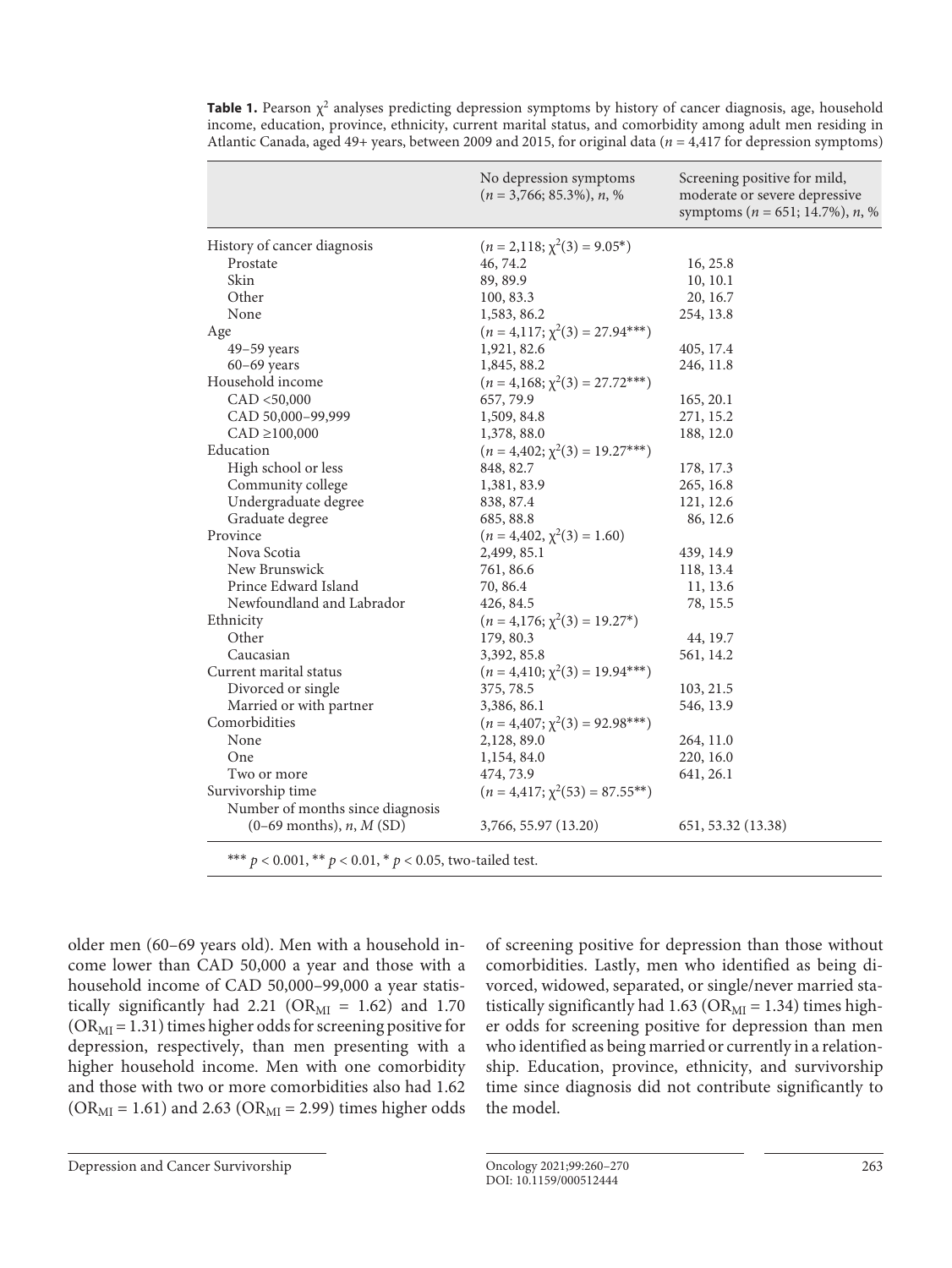|                                  | Screening positive for mild, moderate or severe depression<br>symptoms (reference: no depression symptoms) |                                           |  |
|----------------------------------|------------------------------------------------------------------------------------------------------------|-------------------------------------------|--|
|                                  | $n = 4,168^{\rm a}$<br>OR (95% CI)                                                                         | $n = 6,585^{\rm b}$<br>$OR_{MI}$ (95% CI) |  |
|                                  | $\chi^2(17) = 81.58***$                                                                                    |                                           |  |
| History of cancer diagnosis      | $\chi^2(6) = 6.80^*$                                                                                       |                                           |  |
| Prostate                         | $2.60$ $(1.02, 6.65)^*$                                                                                    | $1.89$ $(1.09, 3.26)^*$                   |  |
| Skin                             | 0.73(0.28, 1.91)                                                                                           | 0.69(0.29, 1.66)                          |  |
| No cancer                        | 0.89(0.29, 2.75)                                                                                           | 1.14(0.38, 3.38)                          |  |
| Other cancer types               | 1.0 reference                                                                                              | 1.0 reference                             |  |
| Household income (annual)        | $\chi^2(6) = 14.61**$                                                                                      |                                           |  |
| CAD < 50,000                     | 2.21 (1.44, 3.39)***                                                                                       | $1.62$ (1.23, 2.14) <sup>**</sup>         |  |
| CAD 50,000-99,999                | $1.70(1.21, 2.39)$ **                                                                                      | $1.31 (1.04, 1.64)^*$                     |  |
| $CAD \ge 100,000$                | 1.0 reference                                                                                              | 1.0 reference                             |  |
| Age                              | $\chi^2(1) = 17.28***$                                                                                     |                                           |  |
| $49-59$ years                    | $2.13(1.49, 3.04)$ ***                                                                                     | $1.96(1.52, 2.52)$ **                     |  |
| $60-69$ years                    | 1.0 reference                                                                                              | 1.0 reference                             |  |
| Education                        | $\chi^2(3) = 2.96$                                                                                         |                                           |  |
| High school or less              | 0.98(0.60, 1.59)                                                                                           | 1.34(0.99, 1.81)                          |  |
| Community college                | 0.86(0.56, 1.31)                                                                                           | 1.24(0.94, 1.62)                          |  |
| Undergraduate degree             | 0.70(0.43, 1.14)                                                                                           | 1.05(0.78, 1.42)                          |  |
| Graduate degree                  | 1.0 reference                                                                                              | 1.0 reference                             |  |
| Province                         | $\chi^2(3) = 0.51$                                                                                         |                                           |  |
| Nova Scotia                      | 1.11(0.76, 1.63)                                                                                           | 1.20(0.90, 1.59)                          |  |
| New Brunswick                    | 1.01(0.70, 1.45)                                                                                           | 0.93(0.68, 1.28)                          |  |
| Prince Edward Island             | 0.94(0.43, 2.43)                                                                                           | 0.99(0.48, 2.04)                          |  |
| Newfoundland and Labrador        | 1.0 reference                                                                                              | 1.0 reference                             |  |
| Ethnicity                        | $\chi^2(1) = 0.15$                                                                                         |                                           |  |
| Other                            | 1.11(0.65, 1.90)                                                                                           | 1.44(1.00, 2.07)                          |  |
| Caucasian                        | 1.0 reference                                                                                              | 1.0 reference                             |  |
| Current marital status           | $\chi^2(1) = 5.22^*$                                                                                       |                                           |  |
| Divorced or single               | $1.63$ $(1.07, 2.48)^*$                                                                                    | $1.34$ $(1.04, 1.74)^*$                   |  |
| Married or with partner          | 1.0 reference                                                                                              | 1.0 reference                             |  |
| Comorbidities                    | $\chi^2(2) = 28.05***$                                                                                     |                                           |  |
| One                              | $1.62$ (1.19, 2.22)**                                                                                      | $1.61$ (1.32, 1.96)***                    |  |
| Two or more                      | $2.63$ $(1.82, 3.78)$ ***                                                                                  | 2.99 (2.37, 3.75)***                      |  |
| None                             | 1.0 reference                                                                                              | 1.0 reference                             |  |
| Survivorship time                | $\chi^2(1) = 0.23$                                                                                         |                                           |  |
| Number of months since diagnosis | 1.00(0.98, 1.03)                                                                                           | 0.99(0.97, 1.01)                          |  |

**Table 2.** Binary logistic regression analysis predicting depression symptoms by the history of cancer and covariates among adult men residing in Atlantic Canada, aged 49+ years, between 2009 and 2015, for original data (*n* = 4,168 depression symptoms) and multiple imputation pooled data ( $n_{\text{MI}} = 6,585$  for depression symptoms)

\*\*\*  $p < 0.001$ , \*\*  $p < 0.01$ , \*  $p < 0.05$ , two-tailed test. <sup>a</sup> Original data. <sup>b</sup> Multiple imputation pooled data based on 73 imputations.

The interaction terms between the predictor and the covariates who were identified to have a statistically significant association with depression screening status (age, household income, multimorbidity, and marital status; Table 2) were each evaluated in a binary logistic regression predicting depression, and were found to be not statistically significantly associated with the outcome (*p* > 0.05), except for household income ( $\chi^2(1) = 22.8$ ,  $p <$ 0.001). Table 3 presents the results of the binary logistic regression evaluating the interaction term between history of cancer diagnosis and household income while controlling for the covariates. Men who identified as hav-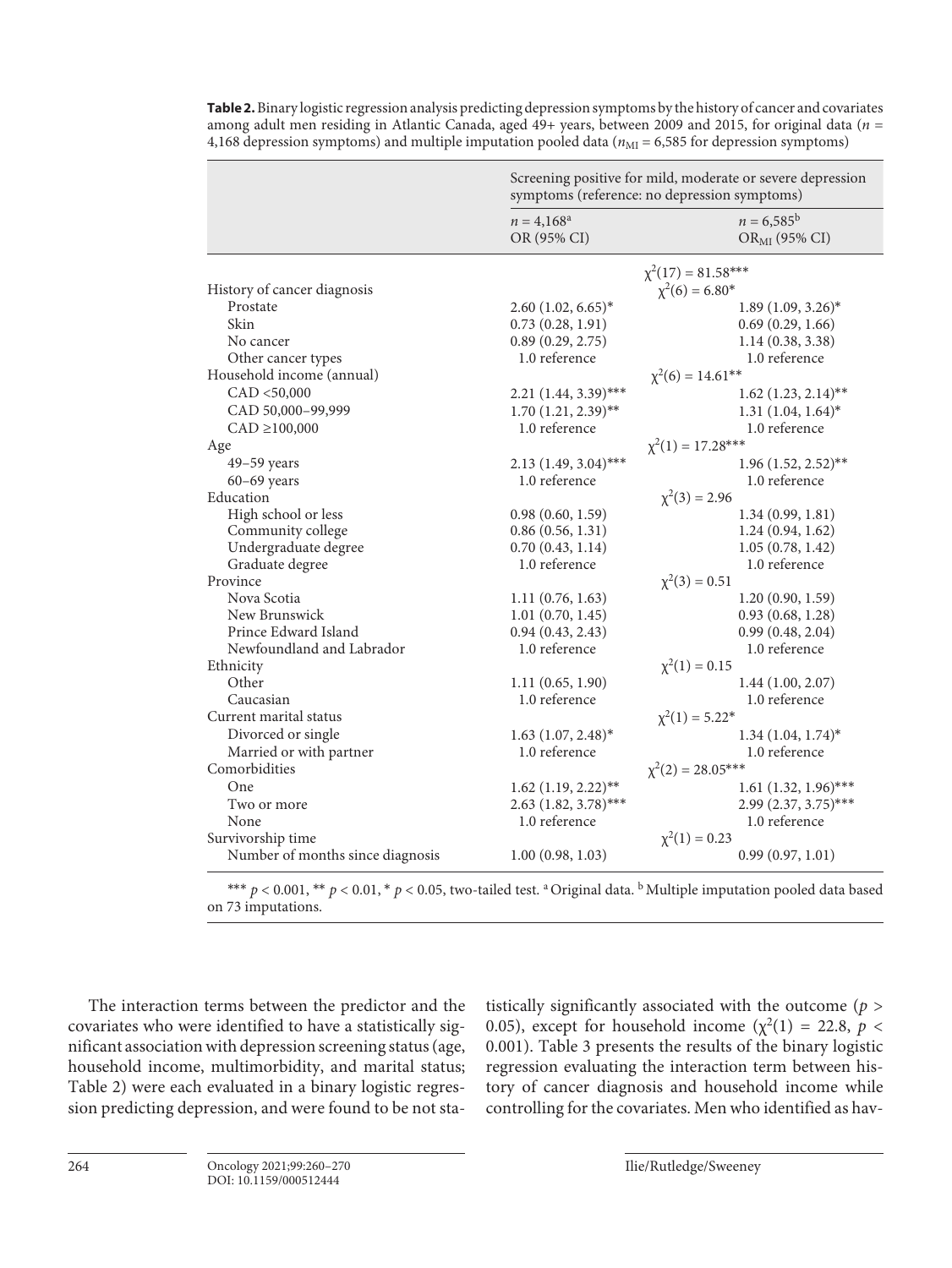**Table 3.** Binary logistic regression analysis predicting depression symptoms by the interaction between history of cancer and household income, and covariates among adult men residing in Atlantic Canada, aged 49+ years, between 2009 and 2015, for original data (*n* = 4,168 depression symptoms) and multiple imputation pooled data  $(n_{\text{MI}} = 6,585$  for depression symptoms)

|                                                                      | Screening positive for mild, moderate or<br>severe depression symptoms (reference: no<br>depression symptoms) |                                           |  |
|----------------------------------------------------------------------|---------------------------------------------------------------------------------------------------------------|-------------------------------------------|--|
|                                                                      | $n = 4,168^{\rm a}$<br>OR (95% CI)                                                                            | $n = 6,585^{\rm b}$<br>$OR_{MI}$ (95% CI) |  |
|                                                                      | $\chi^2(18) = 91.47***$                                                                                       |                                           |  |
| Type of history of cancer diagnosis $\times$ annual household income | $\chi^2(6) = 31.04***$                                                                                        |                                           |  |
| Prostate $\times$ CAD <50,000                                        | 10.23 (2.82, 37.49)**                                                                                         | $6.86(2.01, 23.39)$ **                    |  |
| Prostate $\times$ CAD 50,000-99,999                                  | 1.53(0.39, 6.02)                                                                                              | 1.70(0.60, 4.81)                          |  |
| Skin $\times$ CAD <50,000                                            | $4.00(1.20, 13.34)^*$                                                                                         | 2.35(0.86, 6.36)                          |  |
| Skin $\times$ CAD 50,000–99,999                                      | 0.43(0.10, 1.96)                                                                                              | 0.41(0.10, 1.73)                          |  |
| No cancer $\times$ CAD <50,000                                       | $2.02$ $(1.27, 3.20)$ <sup>**</sup>                                                                           | $1.54$ (1.16, 2.06)**                     |  |
| No cancer × CAD 50,000-99,999                                        | $1.87$ $(1.32, 2.66)$ ***                                                                                     | $1.33$ $(1.07, 1.68)^*$                   |  |
| Other cancer $\times$ CAD $\geq$ 100,000                             | 1.0 reference                                                                                                 | 1.0 reference                             |  |
| Age                                                                  | $\chi^2(1) = 18.33***$                                                                                        |                                           |  |
| 49-59 years                                                          | $1.98(1.45, 2.70)$ ***                                                                                        | $1.93$ $(1.59, 2.34)$ ***                 |  |
| $60-69$ years                                                        | 1.0 reference                                                                                                 | 1.0 reference                             |  |
| Education                                                            | $\chi^2(3) = 4.06$                                                                                            |                                           |  |
| High school or less                                                  | 0.95(0.59, 1.53)                                                                                              | 1.32(0.98, 1.78)                          |  |
| Community college                                                    | 0.83(0.54, 1.28)                                                                                              | 1.24(0.94, 1.64)                          |  |
| Undergraduate degree                                                 | $0.94(0.43, 2.05)$ $1.02(0.76, 1.39)$                                                                         |                                           |  |
| Graduate degree                                                      | 1.0 reference                                                                                                 | 1.0 reference                             |  |
| Province                                                             | $\chi^2(3) = 0.56$                                                                                            |                                           |  |
| Nova Scotia                                                          | 1.10 $(0.75, 1.62)$ 1.19 $(0.90, 1.57)$                                                                       |                                           |  |
| New Brunswick                                                        | 0.99(0.69, 1.43)                                                                                              | 0.92(0.67, 1.27)                          |  |
| Prince Edward Island                                                 | 0.94(0.43, 2.05)                                                                                              | 0.93(0.46, 1.94)                          |  |
| Newfoundland and Labrador                                            | 1.0 reference                                                                                                 | 1.0 reference                             |  |
| Ethnicity                                                            | $\chi^2(1) = 0.31$                                                                                            |                                           |  |
| Other                                                                | $1.16(0.68, 1.99)$ $1.43(1.00, 2.04)$                                                                         |                                           |  |
| Caucasian                                                            | 1.0 reference                                                                                                 | 1.0 reference                             |  |
| Current marital status                                               | $\chi^2(1) = 4.87^*$                                                                                          |                                           |  |
| Divorced or single                                                   | $1.61$ $(1.06, 2.46)^*$                                                                                       | $1.35(1.05, 1.75)^*$                      |  |
| Married or with partner                                              | 1.0 reference                                                                                                 | 1.0 reference                             |  |
| Comorbidities                                                        | $\chi^2(2) = 28.74***$                                                                                        |                                           |  |
| One                                                                  | $1.60 (1.17, 2.20)$ **                                                                                        | $1.60(1.31, 1.94)$ ***                    |  |
| Two or more                                                          | $2.67$ (1.85, 3.84)***                                                                                        | $2.96(2.36, 3.72)$ ***                    |  |
| None                                                                 | 1.0 reference                                                                                                 | 1.0 reference                             |  |
| Survivorship time                                                    | $\chi^2(1) = 0.27$                                                                                            |                                           |  |
| Number of months since diagnosis                                     | 1.00(0.99, 1.01)                                                                                              | 0.99(0.98, 1.00)                          |  |

\*\*\*  $p < 0.001$ , \*\*  $p < 0.01$ , \*  $p < 0.05$ , two-tailed test. <sup>a</sup> Original data. <sup>b</sup> Multiple imputation pooled data based on 73 imputations.

ing had a history of prostate cancer diagnosis and a household income below CAD 50,000 a year statistically significantly had odds that were 10.23 ( $OR_{MI} = 6.86$ ) and 4.00 ( $OR_{MI} = 2.35$ , ns.) higher for screening positive for current depression than men with a history of other forms of cancer diagnosis and those with an annual household income of CAD 100,000 or more, respectively. Men without a lifetime history of cancer who identified as currently having a low (below CAD 50,000) or a moderate household income (CAD 50,000–99,999) annually also statistically significantly had  $2.02$  (OR<sub>MI</sub> = 1.54) or 1.87  $(OR<sub>MI</sub> = 1.33)$  times higher odds of screening positive for

Depression and Cancer Survivorship Oncology 2021;99:260–270 265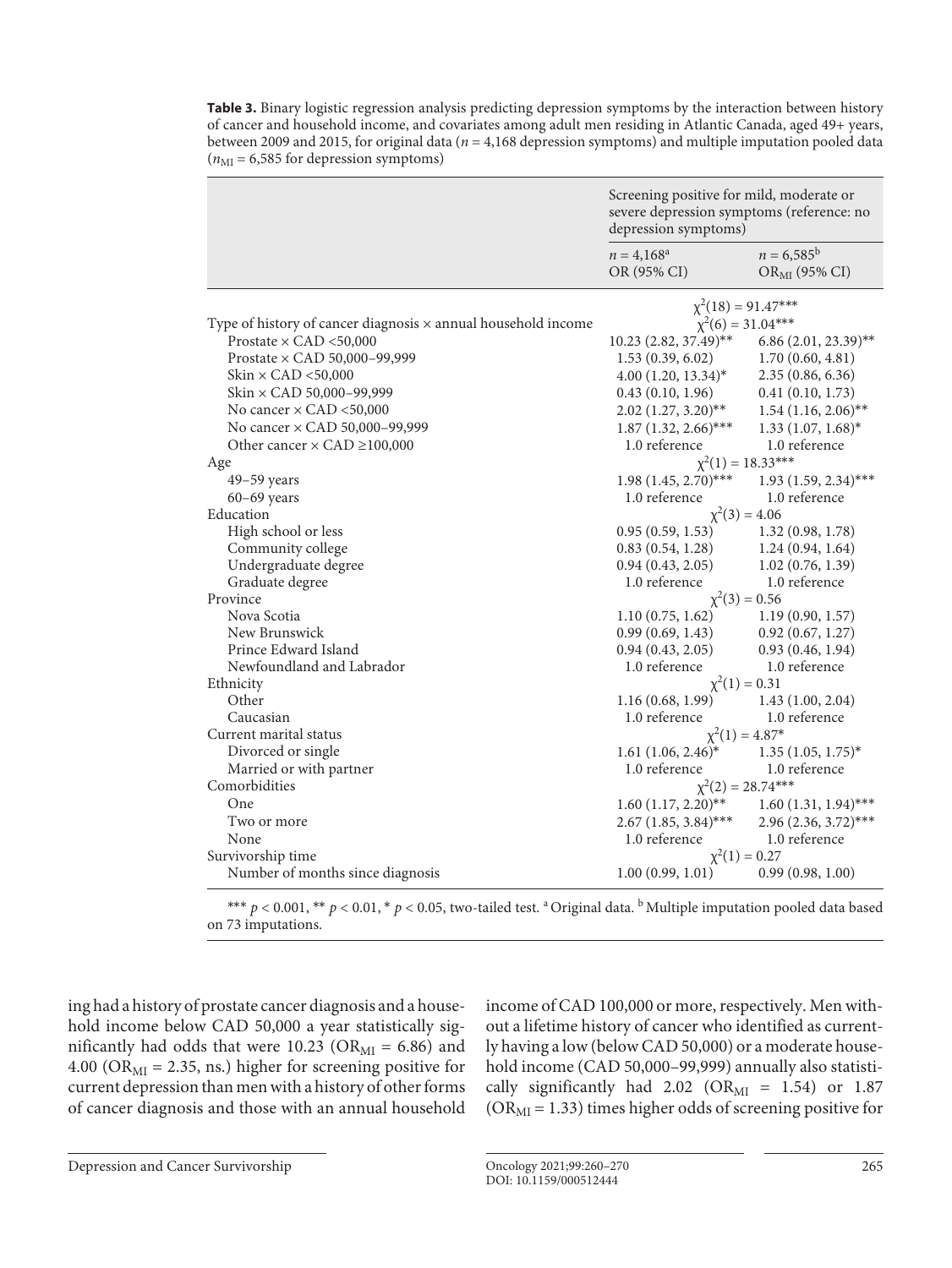current depression, respectively, than men without a history of cancer diagnosis and an annual household income of CAD 100,000 or more. Men of younger age and those who identified as being divorced, widowed, separated, or single/never married statistically significantly had 1.98  $(OR<sub>MI</sub> = 1.93)$  and 1.61 (OR<sub>MI</sub> = 1.35) times higher odds for screening positive for depression, respectively, than men who identified as being of older age and those who were married/in a relationship, respectively. Men with one comorbidity and those with two or more comorbidities also had 1.60 (OR<sub>MI</sub> = 1.60) and 2.67 (OR<sub>MI</sub> = 2.96) times higher odds of screening positive for depression than those without comorbidities. Education, province, ethnicity, and survivorship time since diagnosis did not statistically significantly contribute to changes in outcome in this model.

# **Discussion and Conclusions**

In two recent large population-based studies, statistically significantly higher odds of 1.24 (Canada) and 2.05 (Atlantic Canada) were identified for depressive symptoms among men with a lifetime history of prostate cancer, compared to men without a lifetime history of prostate cancer [\[1](#page-9-0)[8,](#page-9-8) [1](#page-9-0)[9\]](#page-9-5). This work extends the current literature by establishing that prostate cancer survivors had 10.23 times ( $OR_{MI} = 6.86$  times) higher odds of depressive symptoms than survivors of other types of cancer (other than prostate and skin cancer). To our knowledge, this is the first large population-based study to examine differences between these two groups. It is also the first study to compare depressive symptoms between skin cancer survivors and survivors of other types of cancer. The results point to higher odds of depressive symptoms among male skin cancer survivors compared to other male cancer survivors. However, pooled MI iterations addressing missing data in the outcome variable produced inconclusive results ( $OR_{MI} = 2.35$ , ns).

Coupled with the high incidence and survival rates, numerous factors have been identified as playing a particular role in the mental health outcomes experienced by men with a history of prostate cancer compared to other types of cancer, including physical symptoms (e.g., urinary incontinence), treatment side effects (e.g., erectile dysfunction), anxiety related to potential reoccurrence, and perceptions of masculinity [[3,](#page-9-6) [1](#page-9-0)[8](#page-9-8)]. The current study highlights the importance of the role of household income and mental health among cancer survivors.

It is well established that household income affects health outcomes, but less attention has been paid to the role of income on mental health – in particular, among cancer survivors [[11](#page-9-0)]. Short and Mallonee [[9](#page-9-5)] established that there are income-related disparities in the quality of life among cancer survivors; those with higher incomes are more likely to have better cancer outcomes, but also experience better quality of life, than those with lower incomes. Mental health is a critical component of healthrelated quality of life for cancer survivors, and the role of household income must be considered in survivorship care and research [\[1](#page-9-0)0, [11](#page-9-0)].

<span id="page-6-1"></span><span id="page-6-0"></span>Low levels of household income are associated with an increased risk of detrimental mental health outcomes [[2](#page-9-1)[9,](#page-9-5) [3](#page-9-6)0]. We have found that this is further compounded among cancer survivors, supporting the limited research among specific groups of cancer survivors, including colorectal cancer and breast cancer survivors [[7,](#page-9-4) [1](#page-9-0)0, [11,](#page-9-0) [2](#page-9-1)[9,](#page-9-5) [3](#page-9-6)[1](#page-9-0)]. Our specific focus on prostate cancer survivors further contributes to work highlighting the vulnerability of this population [\[3,](#page-9-6) [1](#page-9-0)[8](#page-9-8), [1](#page-9-0)[9\]](#page-9-5) by demonstrating an increased likelihood of depression compared to men with other forms of cancer and healthy controls, and that this association is moderated by household income. The men with a history of prostate cancer in this sample had more than double the odds of depression than men with any other form of cancer. Furthermore, men with lower annual household incomes (CAD <50,000 and CAD 50,000–99,000) had 2.21 and 1.70 times higher odds of depression, respectively, than those with higher income levels. Research conducted on breast, colorectal and head and neck cancer survivors indicates that low income contributes to lower participation in social events or engagement in social support activities, which may exacerbate feelings of isolation, leading to depression [\[3](#page-9-6)[2](#page-9-1)– [3](#page-9-6)[5\]](#page-9-2). The results of the current study address the paucity of data on men's survivorship and mental health research that can help in better understanding these associations and informing survivorship plans with evidence-based findings to prevent their negative effects.

<span id="page-6-3"></span><span id="page-6-2"></span>Our findings are also concordant with those that highlight the impact of a prostate cancer diagnosis on both younger (<65 years) and unpartnered men [[3](#page-9-6), [3](#page-9-6)[6\]](#page-9-3). The younger men in our sample had 2.13 times higher odds of depression than the older men, and the unpartnered men had 1.63 times higher odds. Matheson et al. [\[3](#page-9-6)[6](#page-9-3)] found that both younger and unpartnered men experience biographical disruption, a sense of marginalization, isolation, and stigma. Younger men, in particular, may experi-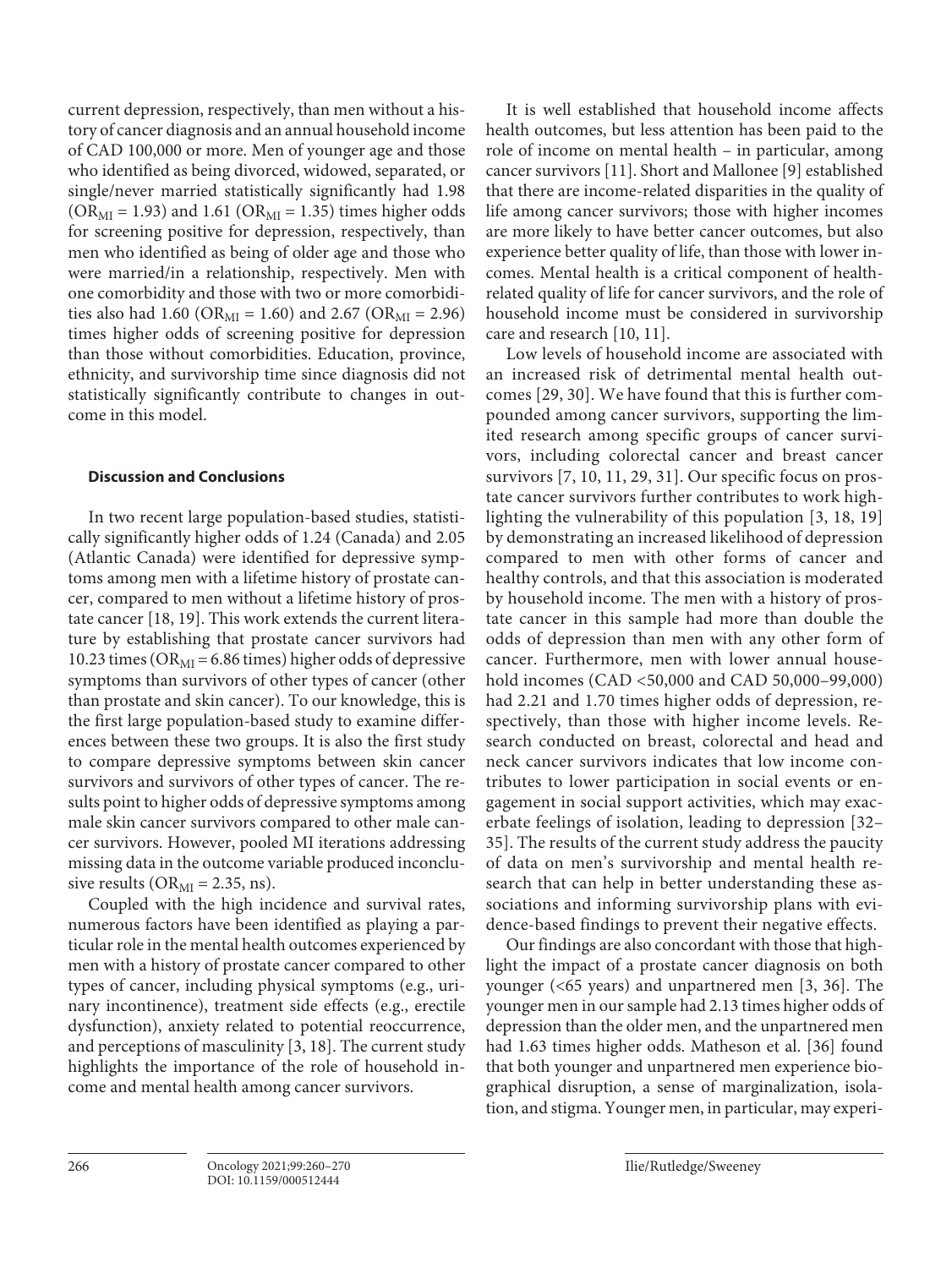ence anxiety and/or depression related to incontinence and sexual dysfunction, as compared to older men, who may consider the side effects as a consequence of aging. Similarly, the authors found that unpartnered men reported poorer quality of life and survival outcomes. Unpartnered men may rely on individual and non-partner sources of support and may experience feelings of insecurity related to body image, identity, infertility, and masculinity compared to men with partners. Unpartnered men may also be concerned about disclosure and sexual function in future relationships [[3](#page-9-6)[6\]](#page-9-3).

<span id="page-7-0"></span>This work also serves to highlight the role of multimorbidity in depressive symptoms [[3](#page-9-6)[7](#page-9-4)]. In our population, the men with a history of prostate cancer and one or two or more comorbidities had 1.62 and 2.63 times higher odds of depression, respectively, than those with no comorbidities. This finding poses a particular concern in areas such as Atlantic Canada, which has the highest rates of cancer, other chronic diseases, and multimorbidity in the country [\[1](#page-9-0)[6,](#page-9-3) [2](#page-9-1)[1,](#page-9-0) [3](#page-9-6)[7](#page-9-4)–[3](#page-9-6)[9](#page-9-5)]. It is also especially relevant to men with a history of prostate cancer, who have high survival rates and are more likely to develop comorbidities as they age [[3](#page-9-6)].

<span id="page-7-3"></span><span id="page-7-2"></span><span id="page-7-1"></span>Research evidence suggests stressful life events can contribute to the onset of depression by means of dysregulating the immune response and disturbing the sensitive interplay among these systems [\[40](#page-9-7)]. Surgical and/or radiation therapy complications, together with hormonal therapy, pose significant challenges to patients and may contribute, by means of the stress response they elicit, to the onset of mental distress and depression [\[4](#page-9-7)[1\]](#page-9-0). Stressors such as urinary incontinence, erectile disfunction (total or partial), and worries about sexual function and intimacy have also been shown to increase mental distress among patients and survivors of prostate cancer [\[4](#page-9-7)[2,](#page-9-1) [4](#page-9-7)[3\]](#page-9-6). Future studies should consider investigating the role of stress and the negative emotions they elicit in the relationship between prostate cancer survivorship and the development of depression, quality of life, and possible downstream immunological influences on survival rates.

<span id="page-7-5"></span><span id="page-7-4"></span>In this study, ethnicity did not appear to play a significant role in our observed outcome. However, other studies have found that men with a current prostate cancer diagnosis with a Hispanic ethnicity and a low household income reported poor mental health [[44\]](#page-9-7) and highlighted the role of ethnicity and household income in pre- and post-treatment disparities in urinary, sexual and bowel quality of life [\[4](#page-9-7)[5\]](#page-9-2). These results may reflect the lack of ethnic diversity in our sample and the geographic area from which our sample is derived (few Hispanics are living in Canada's Atlantic Provinces). The majority of the Atlantic Canada population is White (95%, of British and Irish decent and 2% of Frech decent), with the remaining population made up of First Nations and other ethnic groups (3%) [\[2](#page-9-1)[1](#page-9-0)].

Research approaches have assumed that men's mental health can be explained in the same terms as women's, or can be assessed and estimated using the same measures. For instance, oncology conferences often lack a presentation or focus section on men's mental health or quality of life. The mental health of men is often overlooked due to inadequate survey assessments of men's experiences and clinicians' subconscious tendency to overlook or not actively seek to assess male distress. This has led to underestimates of the prevalence of depression and anxiety among men. Interdisciplinary and comprehensive investigations and evidence of depression among men with a lifetime history of prostate cancer are only now emerging and beginning to be recognized. This highlights the importance of applying a sex- and gender-based analysis to men's health and mental health research. Recent studies have demonstrated how essential it is to also focus on men's health exclusively, just as they focus on women's health, and that there is a scientific justification for this need [\[1](#page-9-0)[8](#page-9-8), [1](#page-9-0)[9,](#page-9-5) [3](#page-9-6)[8](#page-9-8)].

Our participants with a history of skin cancer had similar odds of depressive symptoms to those with other forms of cancer. We anticipated this, given the high survival rates and the inclusion of both melanoma and nonmelanoma cases in our sample. Bath-Hextall et al. [\[4](#page-9-7)[6\]](#page-9-3) found that although non-melanoma skin cancer patients experienced higher anxiety with a diagnosis than melanoma skin cancer patients, they were not more depressed or anxious than the overall population, and their quality of life improved over a period of 1 year after diagnosis. In this study, the odds of depressive symptoms were statistically significantly higher for skin cancer survivors with a low income than for survivors of other types of cancer with a high income, although in the MI simulation model, the effect disappeared, potentially weakening the validity of the original results for this group. There is limited research in this area, but some of it indicates that non-melanoma skin cancers are associated with heightened levels of distress associated with body image, facial and skin disfigurement from scarring, and unmet needs for care [\[4](#page-9-7)[7–](#page-9-4)[5](#page-9-2)[1](#page-9-0)]. Our findings are in line with those that demonstrate a "small but appreciable" decrement in quality of life related to non-melanoma skin cancer [\[4](#page-9-7)[7\]](#page-9-4). Furthermore, there are similar findings among long-term melanoma survivors to indicate that there is a slightly in-

Depression and Cancer Survivorship Oncology 2021;99:260–270 267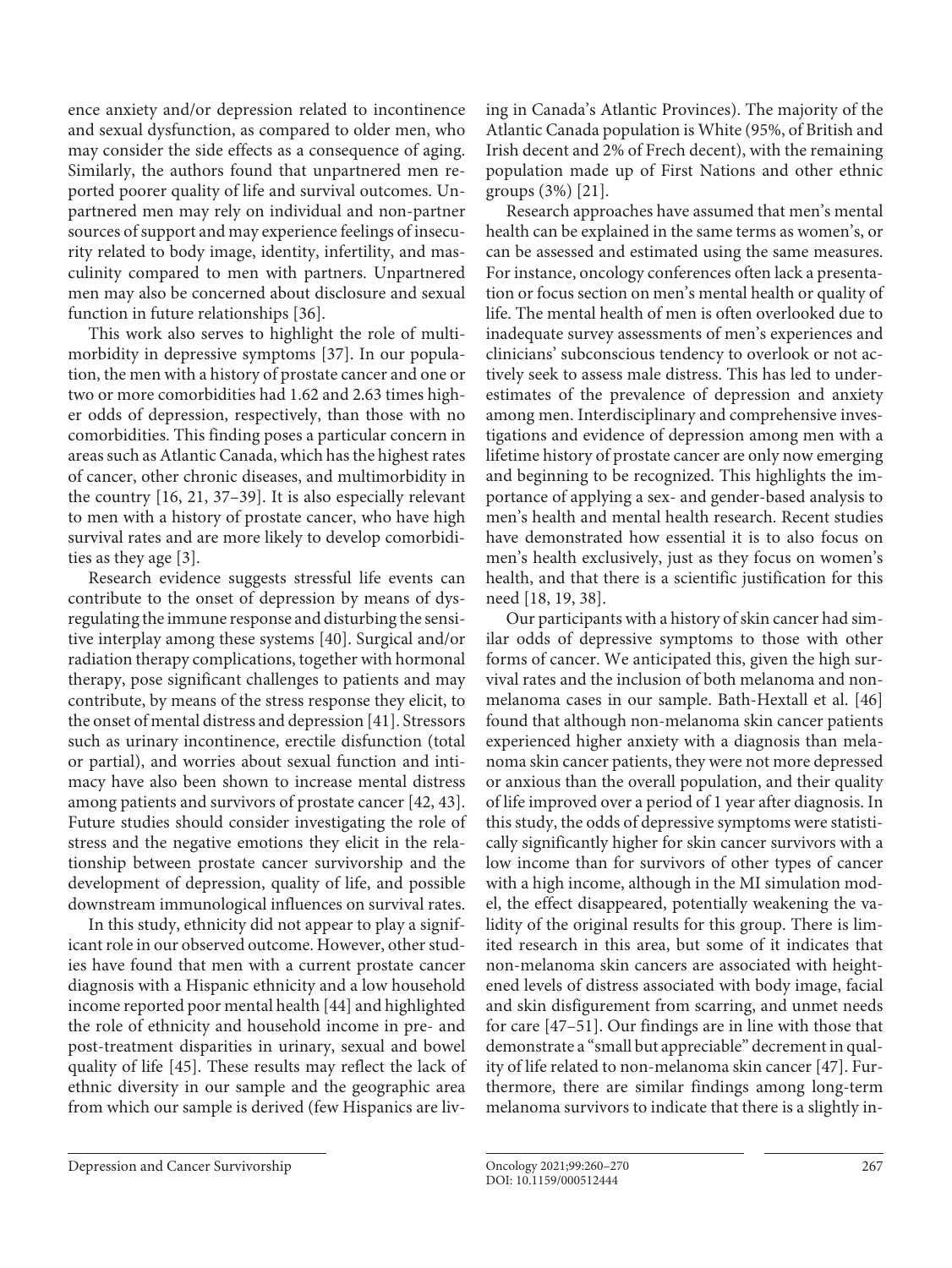creased risk of depression compared to the general population, but no detrimental impact on global quality of life [\[5](#page-9-2)[2\]](#page-9-1). Future studies should attempt to replicate the assessment of the association between the presence or absence of skin cancer lifetime diagnosis and the presence of depressive symptoms with a large (preferably complete) data set.

# *Study Limitations*

This study benefitted from the inclusion of participants from the four Atlantic Canada provinces, where there are high rates of cancer and chronic disease and an aging population. It also benefitted from the inclusion of other relevant sociodemographic factors such as household income, as well as a validated scale to measure depression. However, this study is not without limitations. It is a cross-sectional study, which precludes causal inferences. Future research should attempt to investigate the pathways of influence between social economic status and mental health outcomes on the lifetime trajectory of cancer survivorship before and after diagnosis. The study did not account for patients' time to diagnosis, stage of disease, treatment utilization, or oncological outcomes, which could have impacted the outcome of interest of the current study and deserves future consideration and study. The participant sample was voluntary, and the findings may not be generalizable to cancer survivors from different demographic backgrounds and geographic locations. The data are self-reported and may therefore be subject to bias. Not being able to distinguish between melanoma and nonmelanoma skin cancer cases in the data set limited our interpretation of the results. However, the participants in this cross-sectional cohort will be followed for a period of 30 years, and both the follow-up questionnaire data and future links with administrative health data will allow for this clarification, as well as the identification of incident cancer cases.

The quality of cancer survivorship for men with a history of prostate cancer is critical when considering both the high survival rates and the treatment-related side effects. Mental health as a component of well-being continues to receive less attention in a population that is already less likely to report anxiety and depression. This work demonstrates the role of household income on mental health, in addition to the functional, psychological and social issues experienced by men with a history of prostate cancer, and further supports the need for mental health supports throughout cancer survivorship [\[5](#page-9-2)[3](#page-9-6)].

# **Acknowledgments**

We would like to thank the Atlantic PATH participants who donated their time, personal health history, and biological samples to this project. We would also like to thank the Atlantic PATH team members for data collection and management. The team acknowledges the Beatrice Hunter Cancer Research Institute and the Dalhousie Medical Research Foundation (DMRF) Soillse Research Fund for their support.

# **Statement of Ethics**

This research was conducted ethically in accordance with the World Medical Association Declaration of Helsinki guidelines for human studies and was approved by the Dalhousie University Research Ethics Board (Project No. 2018-4462). All participants had provided written informed consent prior to participating in the study.

# **Conflict of Interest Statement**

The authors declare that the research was conducted in the absence of any commercial or financial relationships that could be construed as a potential conflict of interest.

# **Funding Sources**

The data used in this research were made available by the Atlantic PATH study, which is the Atlantic Canada regional component of the Canadian Partnership for Tomorrow's Health funded by the Canadian Partnership against Cancer and Health Canada. The views expressed herein represent the views of the authors and do not necessarily represent the views of Health Canada. Data access was funded by the Beatrice Hunter Cancer Research Institute (March 2020) and Dalhousie Medical Research Foundation (DMRF) Soillse Research Fund.

# **Author Contributions**

All authors contributed to the development of the hypotheses and objectives of the study; E.S. prepared the data set for analysis; G.I. conducted the statistical analyses in consultation with E.S. and R.R.; all authors contributed to the drafting of the manuscript and subsequent revisions.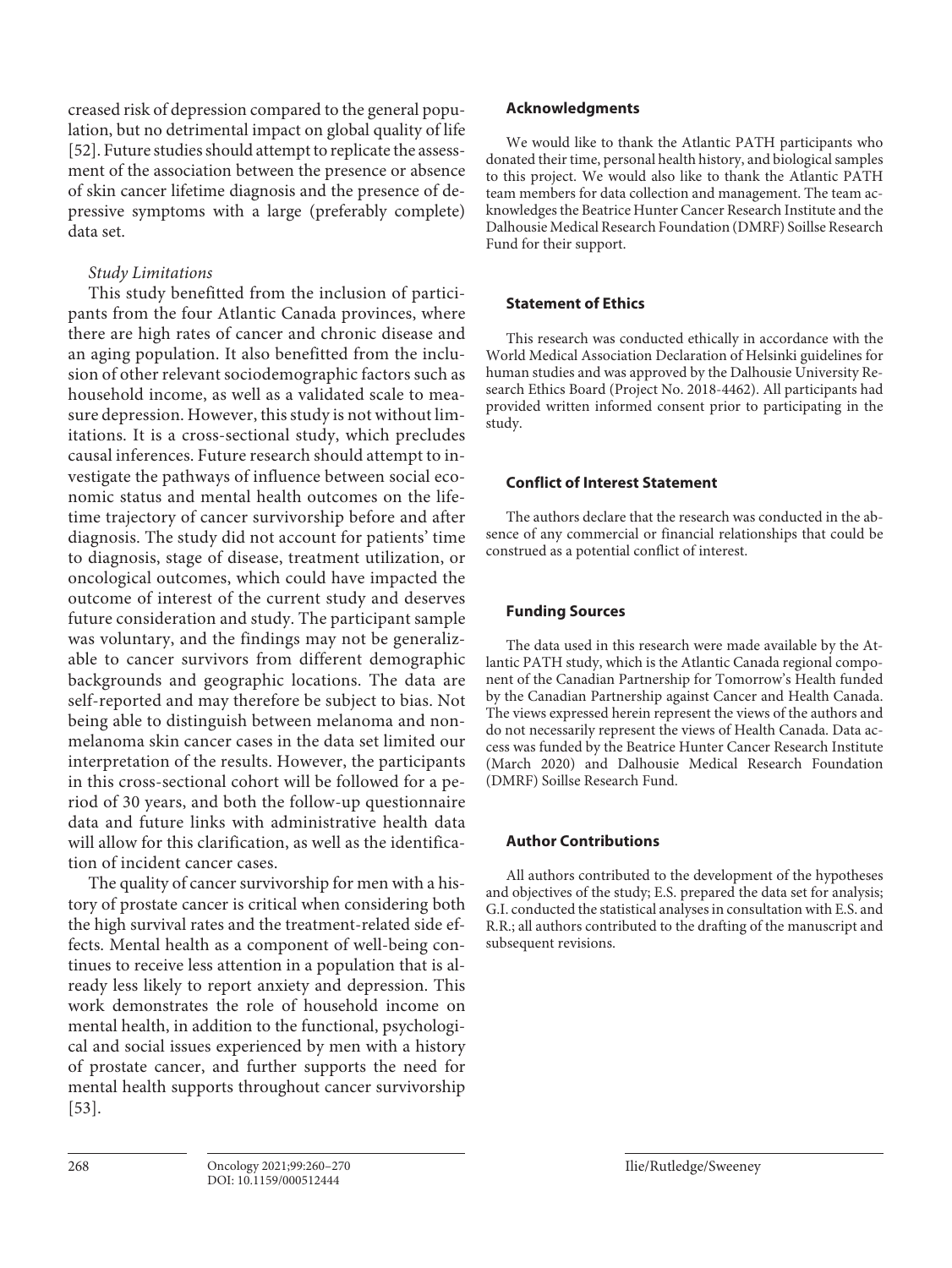### **References**

- <span id="page-9-0"></span>[1](#page-1-0) Naughton MJ, Weaver KE. Physical and mental health among cancer survivors: considerations for long-term care and quality of life. [N](https://www.karger.com/Article/FullText/512444?ref=1#ref1) [C Med J](https://www.karger.com/Article/FullText/512444?ref=1#ref1). 2014;75(4):283–6.
- <span id="page-9-1"></span>[2](#page-1-1) DiMatteo MR, Lepper HS, Croghan TW. Depression is a risk factor for noncompliance with medical treatment: meta-analysis of the effects of anxiety and depression on patient adherence. [Arch Intern Med.](https://www.karger.com/Article/FullText/512444?ref=2#ref2) 2000;160(14): 2101–7.
- <span id="page-9-6"></span>[3](#page-1-1) Fervaha G, Izard JP, Tripp DA, Rajan S, Leong DP, Siemens DR. Depression and prostate cancer: a focused review for the clinician. [Urol](https://www.karger.com/Article/FullText/512444?ref=3#ref3) [Oncol.](https://www.karger.com/Article/FullText/512444?ref=3#ref3) 2019;37(4):282–8.
- <span id="page-9-7"></span>[4](#page-1-1) Linden W, Vodermaier A, Mackenzie R, Greig D. Anxiety and depression after cancer diagnosis: prevalence rates by cancer type, gender, and age. [J Affect Disord.](https://www.karger.com/Article/FullText/512444?ref=4#ref4) 2012;141(2– 3):343–51.
- <span id="page-9-2"></span>[5](#page-1-1) Adler NE, Page AEK; Institute of Medicine (US). Cancer care for the whole patient: [meet](https://www.karger.com/Article/FullText/512444?ref=5#ref5)[ing psychosocial health needs.](https://www.karger.com/Article/FullText/512444?ref=5#ref5) Washington (DC): National Academies Press (US); 2008.
- <span id="page-9-3"></span>[6](#page-1-2) Ekwueme DU, Lunsford NB, Khushalani JS, Rim SH. Public health efforts to address mental health conditions among cancer survivors. [Am J Public Health.](https://www.karger.com/Article/FullText/512444?ref=6#ref6) 2019 Jun;109(S3):S179– 80.
- <span id="page-9-4"></span>[7](#page-1-3) Lundy JJ, Coons SJ, Wendel C, Hornbrook MC, Herrinton L, Grant M, et al. Exploring household income as a predictor of psychological well-being among long-term colorectal cancer survivors. [Qual Life Res](https://www.karger.com/Article/FullText/512444?ref=7#ref7). 2009; 18(2):157–61.
- <span id="page-9-8"></span>[8](#page-1-3) Roick J, Danker H, Kersting A, Dietrich A, Dietz A, Papsdorf K, et al. The association of socioeconomic status with quality of life in cancer patients over a 6-month period using individual growth models. [Support Care Can](https://www.karger.com/Article/FullText/512444?ref=8#ref8)[cer](https://www.karger.com/Article/FullText/512444?ref=8#ref8). 2019;27(9):3347–55.
- <span id="page-9-5"></span>[9](#page-1-3) Short PF, Mallonee EL. Income disparities in the quality of life of cancer survivors. [Med](https://www.karger.com/Article/FullText/512444?ref=9#ref9) [Care.](https://www.karger.com/Article/FullText/512444?ref=9#ref9) 2006;44(1):16–23.
- [10](#page-1-4) Alawadi SA, Ohaeri JU. Health-related quality of life of Kuwaiti women with breast cancer: a comparative study using the EORTC Quality of Life Questionnaire. [BMC Cancer](https://www.karger.com/Article/FullText/512444?ref=10#ref10). 2009;9:222.
- [11](#page-1-5) Nayak MG, George A, Vidyasagar MS, Mathew S, Nayak S, Nayak BS, et al. Quality of life among cancer patients. [Indian J Palliat](https://www.karger.com/Article/FullText/512444?ref=11#ref11) [Care.](https://www.karger.com/Article/FullText/512444?ref=11#ref11) 2017 Oct–Dec;23(4):445–50.
- [12](#page-1-6) Canadian Cancer Society [Internet]. Melanoma: deadliest type of skin cancer is on the rise [cited 2020 Jun 15]. Available from: https:// www.cancer.ca/en/about-us/for-media/media-releases/national/2014/2014-canadiancancer-statistics/?region=on.
- [13](#page-1-6) Canadian Cancer Society [Internet]. Survival statistics for non-melanoma skin cancer [cited 2020 Jun 15]. Available from: https://www. cancer.ca/en/cancer-information/cancertype/skin-non-melanoma/prognosis-andsurvival/survival-statistics/?region=on.
- [14](#page-1-7) Brenner DR, Weir HK, Demers AA, Ellison LF, Louzado C, Shaw A, et al. Projected estimates of cancer in Canada in 2020. [CMAJ.](https://www.karger.com/Article/FullText/512444?ref=14#ref14) 2020;192(9):E199.
- [15](#page-1-7) Canadian Cancer Statistics Advisory Committee [Internet]. Canadian Cancer Statistics 2019. Toronto, ON: Canadian Cancer Society; 2019 [cited 2019 Jun]. Available from: www.cancer.ca/Canadian-Cancer-Statistics-2019-EN.
- [16](#page-1-8) Canadian Cancer Society [Internet]. Canadian statistics at a glance [cited 2020 Jun]. Available from: https://www.cancer.ca/en/cancerinformation/cancer-101/cancer-statistics-ata-glance/?region=on.
- [17](#page-1-9) Canadian Cancer Society [Internet]. Special topic: Predictions of the future burden of cancer in Canada [cited 2020 Jun]. Available from: https://www.cancer.ca/∼/media/cancer.ca/CW/cancer%20information/cancer%20101/Canadian%20cancer%20statistics/Canadian-Cancer-Statistics-2015-EN. pdf.
- [18](#page-1-10) Ilie G, Rutledge R, Sweeney E. Anxiety and depression symptoms in adult males in Atlantic Canada with or without a lifetime history of prostate cancer. [Psychooncology.](https://www.karger.com/Article/FullText/512444?ref=18#ref18) 2020 Jun; 29(2):280–6.
- [19](#page-1-10) Moodie L, Ilie G, Rutledge DHR, Panteleo A, Kirkland S. Current mental health status among a population-based sample of Canadian men with and without a history of prostate cancer diagnosis. [Front Psychiatry.](https://www.karger.com/Article/FullText/512444?ref=19#ref19) 2020 [Submitted, currently under review].
- [20](#page-1-10) Watts S, Leydon G, Birch B, Prescott P, Lai L, Eardley S, et al. Depression and anxiety in prostate cancer: a systematic review and meta-analysis of prevalence rates. [BMJ Open.](https://www.karger.com/Article/FullText/512444?ref=20#ref20) 2014 Jan;4(3):e003901.
- [21](#page-1-11) Sweeney E, Cui Y, DeClercq V, Devichand P, Forbes C, Grandy S, et al. Cohort profile: the Atlantic Partnership for Tomorrow's Health (Atlantic PATH) study. [Intern J Epidem](https://www.karger.com/Article/FullText/512444?ref=21#ref21). 2017 Dec;46(6):1762-3.
- [22](#page-1-12) Dummer TJB, Awadalla P, Boileau C, Craig C, Fortier I, Goel V, et al. The Canadian Partnership for Tomorrow project: a pan-Canadian platform for chronic disease prevention research. [CMAJ.](https://www.karger.com/Article/FullText/512444?ref=22#ref22) 2018 Jun;190(23):E710–7.
- [23](#page-1-13) Yu ZM, Parker L, Dummer TJB. Depressive symptoms, diet quality, physical activity, and body composition among populations in Nova Scotia, Canada: report from the Atlantic Partnership for Tomorrow's Health. [Prev](https://www.karger.com/Article/FullText/512444?ref=23#ref23) [Med.](https://www.karger.com/Article/FullText/512444?ref=23#ref23) 2014 Apr;61:106–13.
- [24](#page-2-0) Kroenke K, Spitzer RL, Williams JB. The PHQ-9: validity of a brief depression severity measure. [J Gen Intern Med](https://www.karger.com/Article/FullText/512444?ref=24#ref24). 2001 Sep;16(9): 606–13.
- [25](#page-2-1) Lowe B, Kroenke K, Herzoga W, Grafe K. Measuring depression outcome with a brief self-report instrument: sensitivity to change of the Patient Health Questionnaire (PHQ-9). [J Affect Disord](https://www.karger.com/Article/FullText/512444?ref=25#ref25). 2004;81(1):61–6.
- [26](#page-2-1) Martin A, Rief W, Klaiberg A, Braehler E. Validity of the brief Patient Health Questionnaire mood scale (PHQ-9) in the general population. [Gen Hosp Psychiatry.](https://www.karger.com/Article/FullText/512444?ref=26#ref26) 2006 Jan–Feb; 28(1):71–7.
- [27](#page-2-2) Sterne JA, White IR, Carlin JB, Spratt M, Royston P, Kenward MG, et al. Multiple imputation for missing data in epidemiological and clinical research: potential and pitfalls. [BMJ.](https://www.karger.com/Article/FullText/512444?ref=27#ref27) 2009 Jun;338:b2393.
- [28](#page-2-3) van Buuren S. [Flexible imputation of missing](https://www.karger.com/Article/FullText/512444?ref=28#ref28)  [data](https://www.karger.com/Article/FullText/512444?ref=28#ref28). CRC Press, Taylor and Francis Group; 2018.
- [29](#page-6-0) Seedat S, Scott KM, Angermeyer MC, Berglund P, Bromet EJ, Brugha TS, et al. Crossnational associations between gender and mental disorders in the World Health Organization world mental health surveys. [Arch](https://www.karger.com/Article/FullText/512444?ref=29#ref29)  [Gen Psychiatry](https://www.karger.com/Article/FullText/512444?ref=29#ref29). 2009 Jul;66(7):785–95.
- [30](#page-6-0) Sareen J, Afifi TO, McMillan KA, Asmundson GJ. Relationship between household income and mental disorders: findings from a population-based longitudinal study. [Arch Gen](https://www.karger.com/Article/FullText/512444?ref=30#ref30)  [Psychiatry](https://www.karger.com/Article/FullText/512444?ref=30#ref30). 2011 Apr;68(4):419–27.
- [31](#page-6-1) Ashing-Giwa KT, Lim JW. Examining the impact of socioeconomic status and socioecologic stress on physical and mental health quality of life among breast cancer survivors. [Oncol Nurs Forum.](https://www.karger.com/Article/FullText/512444?ref=31#ref31) 2009 Jan;36(1):79–88.
- [32](#page-6-2) Gandhi AK, Roy S, Thakar A, Sharma A, Mohanti BK. Symptom burden and quality of life in advanced head and neck cancer patients: AIIMS study of 100 patients. [Indian J Palliat](https://www.karger.com/Article/FullText/512444?ref=32#ref32)  [Care.](https://www.karger.com/Article/FullText/512444?ref=32#ref32) 2014 Sep;20(3):189–93.
- [33](#page-6-2) Maughan TS, James RD, Kerr DJ, Ledermann JA, McArdle C, Seymour MT, et al. Comparison of survival, palliation, and quality of life with three chemotherapy regimens in metastatic colorectal cancer: a multicentre randomised trial. [Lancet](https://www.karger.com/Article/FullText/512444?ref=33#ref33). 2002 May;359(9317): 1555–63.
- [34](#page-6-2) Knobf MT, Thompson AS, Fennie K, Erdos D. The effect of a community-based exercise intervention on symptoms and quality of life. [Cancer Nurs](https://www.karger.com/Article/FullText/512444?ref=34#ref34). 2014 Mar–Apr;37(2):E43–50.
- [35](#page-6-2) Wyatt G, Sikorskii A, Tamkus D, You M. Quality of life among advanced breast cancer patients with and without distant metastasis. [Eur J Cancer Care \(Engl\)](https://www.karger.com/Article/FullText/512444?ref=35#ref35). 2013 Mar;22(2): 272–80.
- [36](#page-6-3) Matheson L, Watson EK, Nayoan J, Wagland R, Glaser A, Gavin A, et al. A qualitative metasynthesis exploring the impact of prostate cancer and its management on younger, unpartnered and gay men. [Eur J Cancer Care](https://www.karger.com/Article/FullText/512444?ref=36#ref36)  [\(Engl\).](https://www.karger.com/Article/FullText/512444?ref=36#ref36) 2017 Nov;26(6).
- [37](#page-7-0) Knoll AD, MacLennan RN. Prevalence and correlates of depression in Canada: findings from the Canadian Community Health Survey. [Can Psychol.](https://www.karger.com/Article/FullText/512444?ref=37#ref37) 2017;58(2):116–23.
- [38](#page-7-1) Smith DT, Mouzon DM, Elliott M. Reviewing the assumptions about men's mental health: an exploration of the gender binary. [Am J](https://www.karger.com/Article/FullText/512444?ref=38#ref38)  [Mens Health.](https://www.karger.com/Article/FullText/512444?ref=38#ref38) 2018 Jan;12(1):78–89.